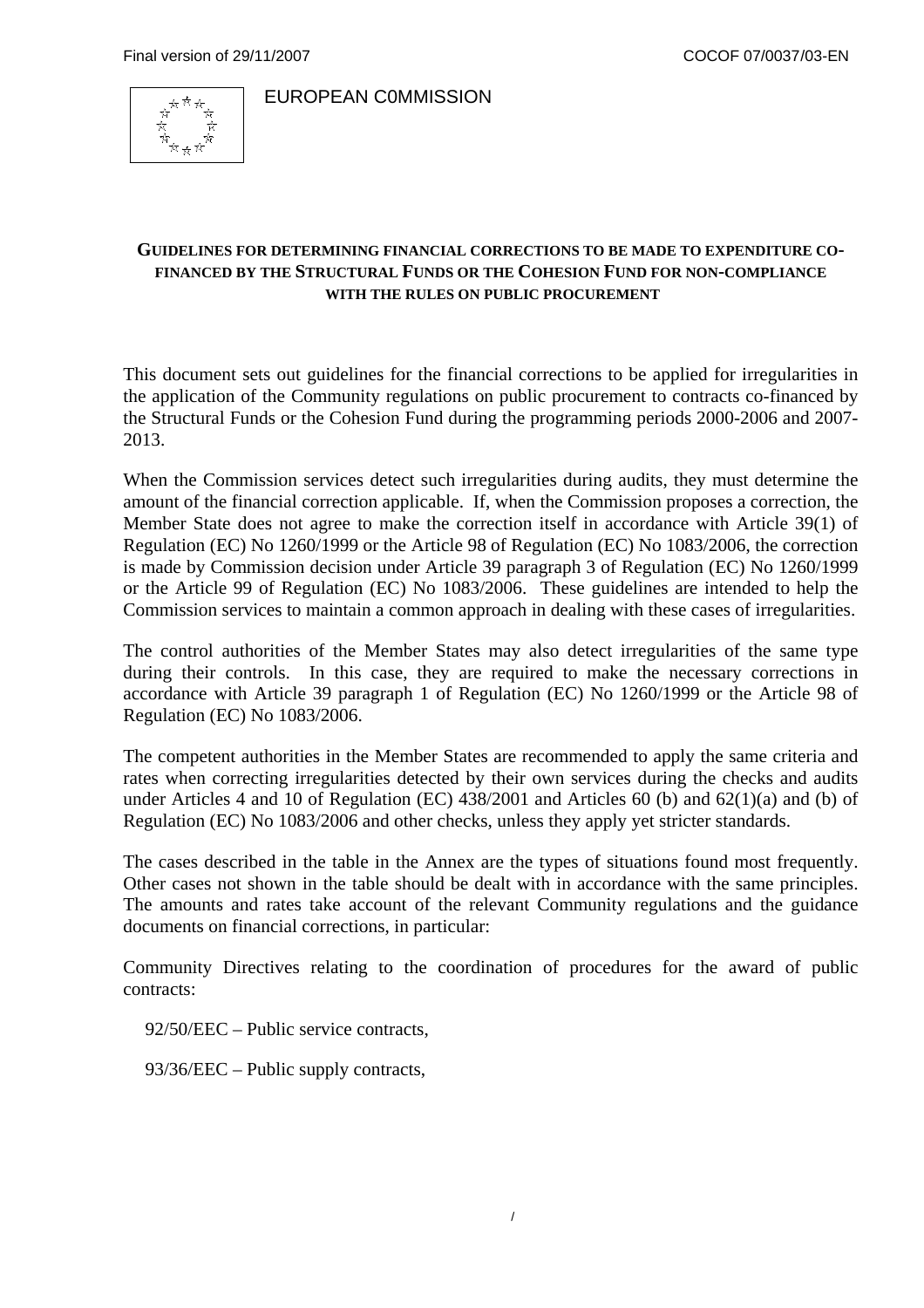93/37/EEC – Public works contracts,

93/38/EEC – Public contracts in the water, energy, transport and communications sectors, [98/4/EC](http://eur-lex.europa.eu/LexUriServ/LexUriServ.do?uri=CELEX:31998L0004:FR:NOT) of the European Parliament and of the Council of 16 February 1998 amending Directive 93/38/EEC coordinating the procurement procedures of entities operating in the water, energy, transport and telecommunications sectors,

[97/52/EC](http://eur-lex.europa.eu/LexUriServ/LexUriServ.do?uri=CELEX:31997L0052:FR:NOT) of 13 October 1997 amending Directives 92/50/EEC, 93/36/EEC and 93/37/EEC,

92/13/EEC - remedies relating to the procurement procedures of entities operating in the water, energy, transport and telecommunications sectors,

89/665/EEC - review procedures to the award of public supply and public works contracts

2004/17/EEC – Public contracts in the water, energy, transport and postal services sectors,

2004/18/EEC – Public works contracts, public supply contracts and public service contracts,

2005/51/EC – amending Annex XX of Directive 2004/17/EC and Annex VIII of Directive 2004/18/EC,

Commission Directive 2001/78/CE of 13 September 2001 on the use of standard forms in the publication of public contract notices,

and

 $\overline{a}$ 

Regulation (EC) No 1564/2005 establishing standard forms for the publication of notices in the framework of public procurement procedures pursuant to Directives 2004/17/EC and 2004/18/EC,

Decision 2005/15/EC on the detailed rules for the application of the procedure provided for in Article 30 of Directive 2004/17/EC of the European Parliament and of the Council coordinating the procurement procedures of entities operating in the water, energy, transport and postal services sectors (7.1.2005),the rules and the principles of the Treaty, concerning mainly the free circulation of merchandises (Article 28 of the EC Treaty), the right of establishment (Article 43), the free provision of services (Article 49), the non-discrimination and the equality of treatment, the transparency, the proportionality and the mutual recognition.

Under Article 12 of Regulation (EC) No 1260/1999, operations financed by the Funds must be in conformity with the provisions of the Treaty, with instruments adopted under it and with Community policies, including on the award of public contracts. The same obligations have been provided for the programming period 2007-2013 under Article 9, paragraphs 2 and 5 of the Regulation (EC) No 1083/2006.

Article 1(2) of Council Regulation (EC, Euratom) No 2988/95 of 18 December 1995 on the protection of the European Communities financial interests states: "*Irregularity<sup>1</sup> shall mean* 

<sup>&</sup>lt;sup>1</sup> It should be noted that a definition of 'irregularity' taken from Article 1(2) of Regulation (EC, Euratom) No 2988/95, but adapted, for reasons of legal clarity, to the structural policies field, was introduced by Commission Regulation (EC) No 2035/2005 of 12 December 2005 amending Regulation (EC) No 1681/94 concerning irregularities and the recovery of sums wrongly paid in connection with the financing of the structural policies and the organisation of an information system in this field.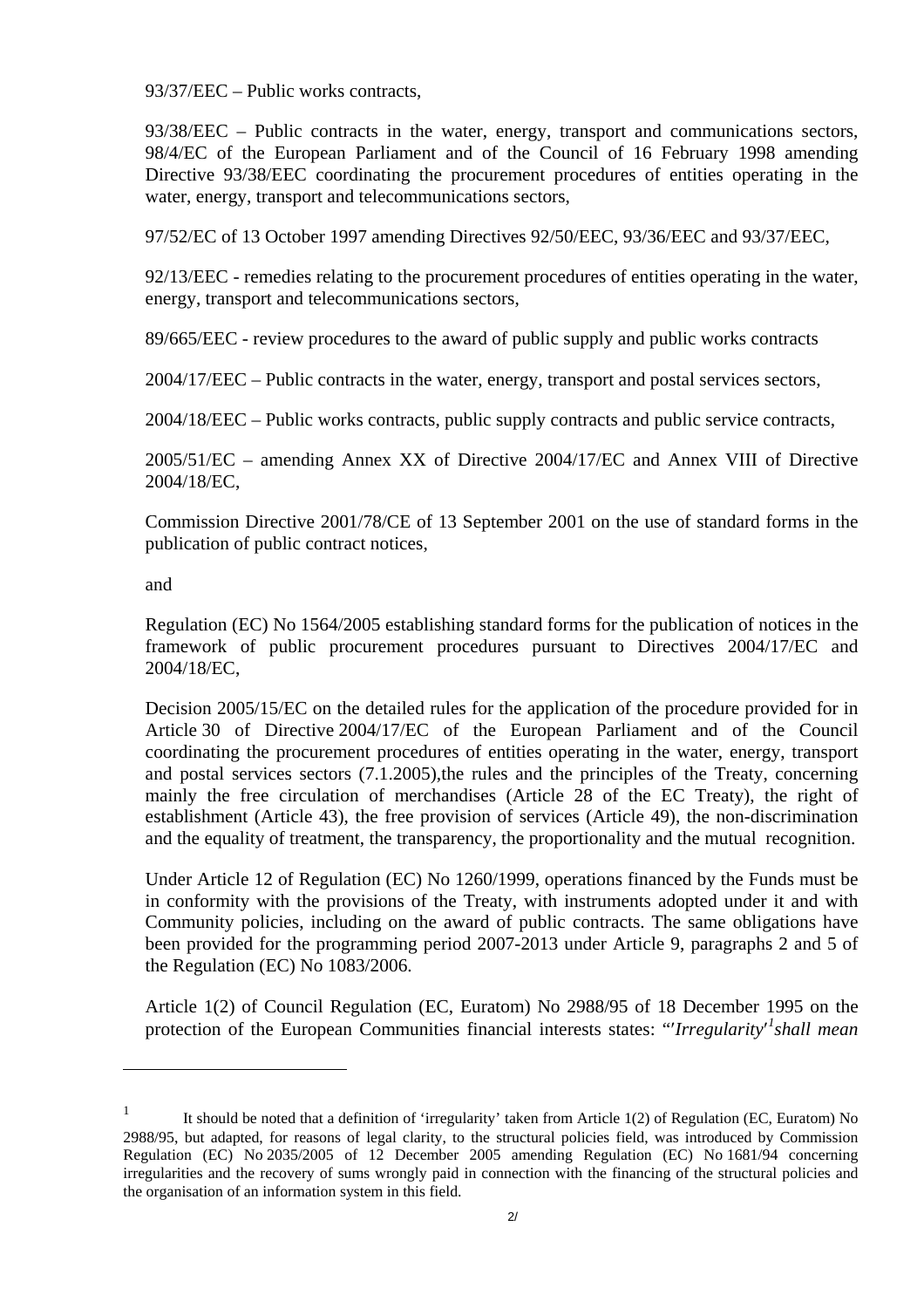*any infringement of a provision of Community law resulting from an act or omission by an economic operator, which has, or would have, the effect of prejudicing the general budget of the Communities or budgets managed by them, either by reducing or losing revenue accruing from own resources collected directly on behalf of the Communities, or by an unjustified item of expenditure*."

Article 39(1) of Regulation (EC) No 1260/99 provides that "*The Member State shall make the financial corrections required in connection with the individual or systemic irregularity*. *The corrections made shall consist in cancelling all or part of the Community contribution.*" The same obligations have been provided for the programming period 2007-2013 under Article 98, paragraph 2, of the Regulation (EC) No 1083/2006. Pursuant to Article 39, paragraphs 2 and 3, if the Member State does not make the necessary financial corrections, the Commission may itself decide to make the financial corrections required by cancelling all or part of the contribution of the Funds to the assistance concerned. To determine the amount of a correction, the Commission takes account, in compliance with the principle of proportionality, of the type of irregularity or change and the extent and financial implications of the shortcomings found in the management or control systems of the Member States. The same obligations have been provided for the programming period 2007-2013 under Article 99 of the Regulation (EC) No 1083/2006.

Under Article 4 of Regulation (EC) No 448/2001,

"*1. The amount of financial corrections made by the Commission under Article 39(3) of Regulation (EC) No 1260/1999 for individual or systemic irregularities shall be assessed wherever possible and practicable on the basis of individual files and be equal to the amount of expenditure wrongly charged to the Funds, having regard to the principle of proportionality.* 

*2. When it is not possible or practicable to quantify the amount of irregular expenditure precisely, or when it would be disproportionate to cancel the expenditure in question entirely, and the Commission therefore bases its financial corrections on extrapolation or a flat rate, it shall proceed as follows:* 

*(a) in the case of extrapolation, it shall use a representative sample of transactions with like characteristics;* 

*(b) in the case of a flat rate, it shall assess the importance of the infringement of rules and the extent and financial implications of the irregularity established*."

Identical provisions were adopted for the Cohesion Fund for the programming period 2000- 2006 (see Article H (2) of Annex II to Regulation (EC) No 1164/94 and Regulation (EC) No 1386/2002) as well as by Article 99 of the Regulation (EC) No 1083/2006 for the programming period 2007-2013.

Guidelines on the principles, criteria and indicative scales to be applied by the Commission departments in determining financial corrections under Article 39(3) of Regulation (EC) No 1260/1999 were adopted by Commission Decision C/2001/476.

The same principles were adopted for the Cohesion Fund by Commission Decision C/2002/2871.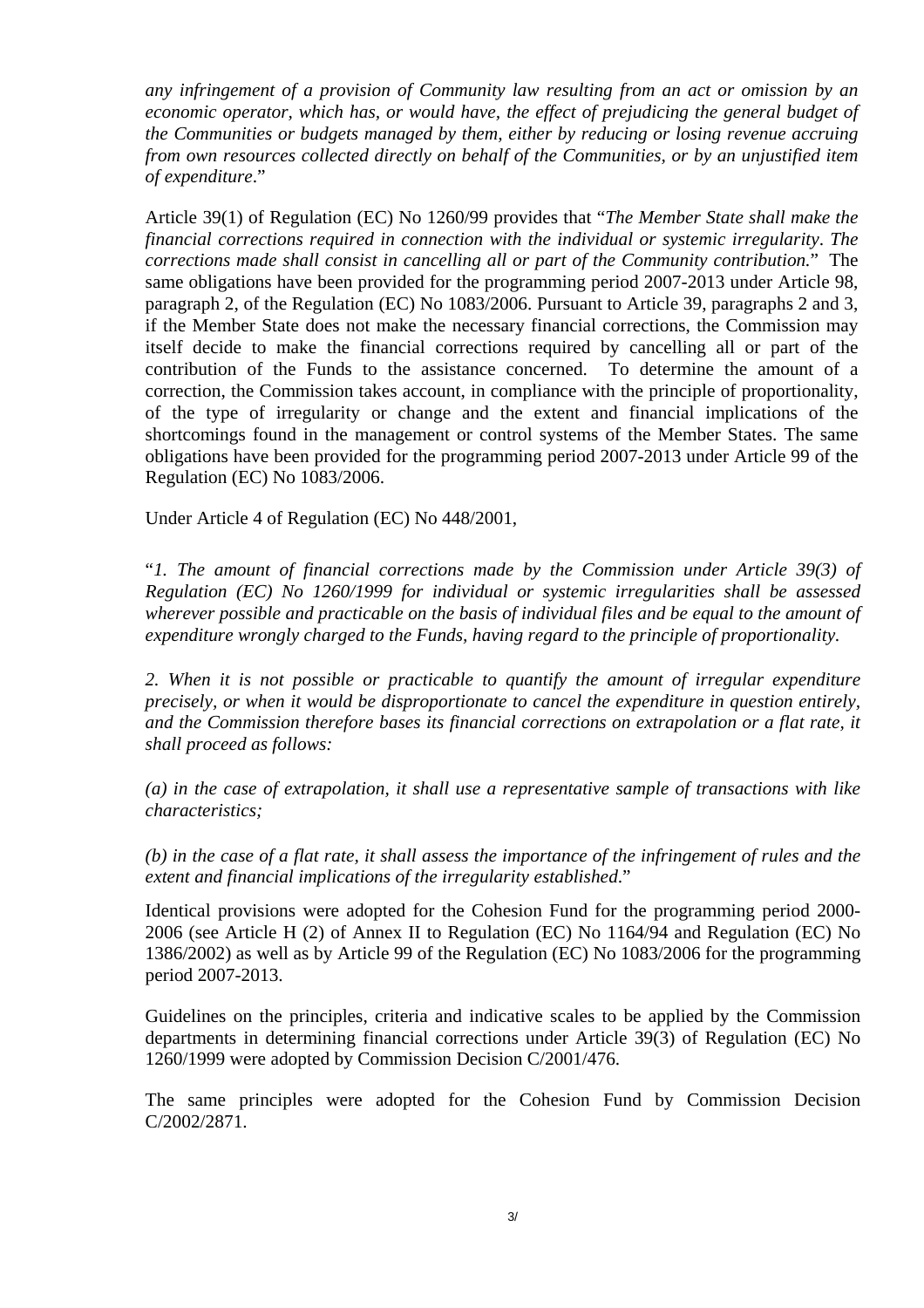In accordance with these principles,

*"The purpose of financial corrections is to restore a situation where 100% of the expenditure declared for cofinancing from the Structural Funds is in line with the applicable national and EU rules and regulations."* 

*"The amount of the financial correction will be assessed wherever possible on the basis of individual files and be equal to the amount of expenditure wrongly charged to the Funds in the cases concerned. Specifically quantified corrections on each individual operation concerned are not always possible or practicable, however, or it may be disproportionate to cancel the entire expenditure in question. In such cases, the Commission has to determine corrections on the basis of extrapolation or at flat rates."* 

In addition, in accordance with the guidelines:

Where the financial correction *"is not quantifiable because it is subject to too many variables or is diffuse in its effects, flat rates should be applied."* 

*"Flat rate corrections are determined in accordance with the seriousness of the individual breach and the financial implications of the irregularity".* 

The amounts and rates of financial corrections set out in the table in the Annex are applied to individual cases of irregularities due to non-compliance with the rules on public procurement. Where systemic or repeated irregularities are detected in the application of the rules on public procurement, financial corrections at flat rates or by extrapolation (within the meaning of Article 4 of Regulation No 448/2001 or Article 99 of Regulation (EC) No 1083/2006) can be made to all the operations and/or programmes affected by the irregularities.

The amounts and rates of financial corrections set out in the table in the Annex may be increased where irregular applications for payment are presented to the Commission after the date on which the latter has explicitly informed the Member State, by reasoned opinion based on Article 226 of the Treaty, of an infringement of the public procurement regulations.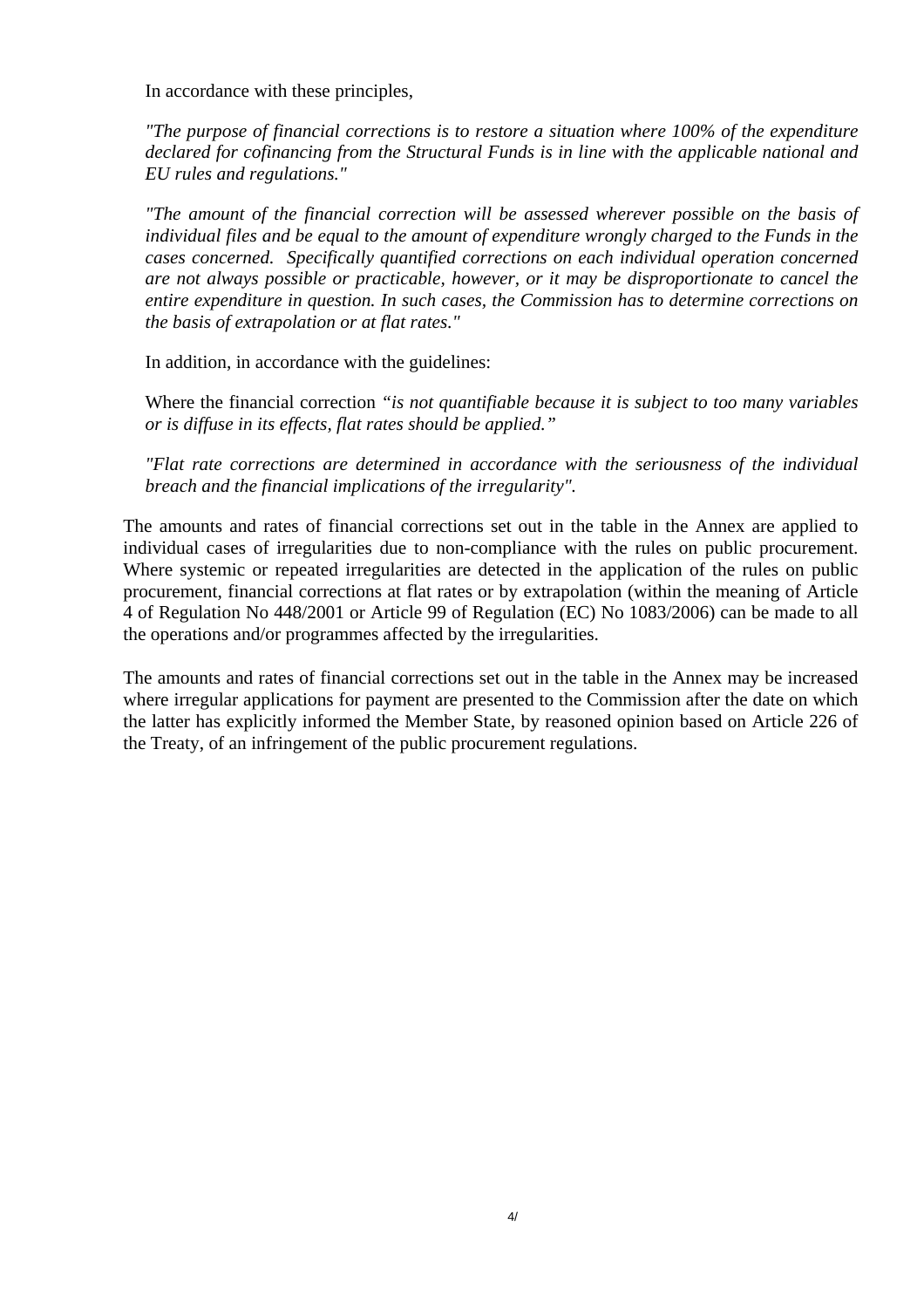## **1. CONTRACTS SUBJECT TO THE EC PUBLIC PROCUREMENT DIRECTIVES**

| No             | <b>Irregularity</b>                                                                                                                                                                                                            |                                                                                                                                                                                                                                                                                                                                                                                                                                                                                                            | Recommended<br>correction<br>(Note $n^{\circ}$ 1)                                                                                                                                                                                                              |
|----------------|--------------------------------------------------------------------------------------------------------------------------------------------------------------------------------------------------------------------------------|------------------------------------------------------------------------------------------------------------------------------------------------------------------------------------------------------------------------------------------------------------------------------------------------------------------------------------------------------------------------------------------------------------------------------------------------------------------------------------------------------------|----------------------------------------------------------------------------------------------------------------------------------------------------------------------------------------------------------------------------------------------------------------|
| $\mathbf{1}$   | Non-compliance with<br>the advertising<br>procedures                                                                                                                                                                           | The contract was awarded without complying with the advertising requirements<br>laid down in the EC Public Procurement Directives, except in the cases referred<br>to in point 2 below. This is a flagrant disregard of one of the conditions for<br>Community co-financing.                                                                                                                                                                                                                               | 100% of the value of the<br>contract involved                                                                                                                                                                                                                  |
| $\overline{2}$ | Non-compliance with<br>the advertising<br>procedures                                                                                                                                                                           | The contract was awarded without complying with the advertising requirements<br>laid down in the EC Public Procurement Directives, but was advertised to some<br>extent allowing economic operators located in another Member State access to<br>the contract.                                                                                                                                                                                                                                             | 25% of the value of the<br>contract involved                                                                                                                                                                                                                   |
| $\overline{3}$ | <b>Attribution of</b><br>contracts without<br>competition in the<br>absence of extreme<br>urgency brought<br>about by<br>unforeseeable events<br>or the absence of an<br>unforeseen<br>circumstance for<br>complementary works | The main contract was awarded in accordance with the EC Public Procurement<br>Directives, but was followed by one or more supplementary contracts (whether or<br>not formalised in writing) awarded without complying with the provisions of<br>the Public Procurement Directives namely the ones related to the negotiated<br>procedures without publication for reasons of extreme urgency brought about by<br>unforeseeable events or for attribution of complementary supplies, works and<br>services. | 100% of the value of the<br>contract involved<br>In the cases where the<br>total of supplementary<br>contracts (whether or not<br>formalised in writing)<br>awarded without<br>complying with the<br>provisions of the Public<br><b>Procurement Directives</b> |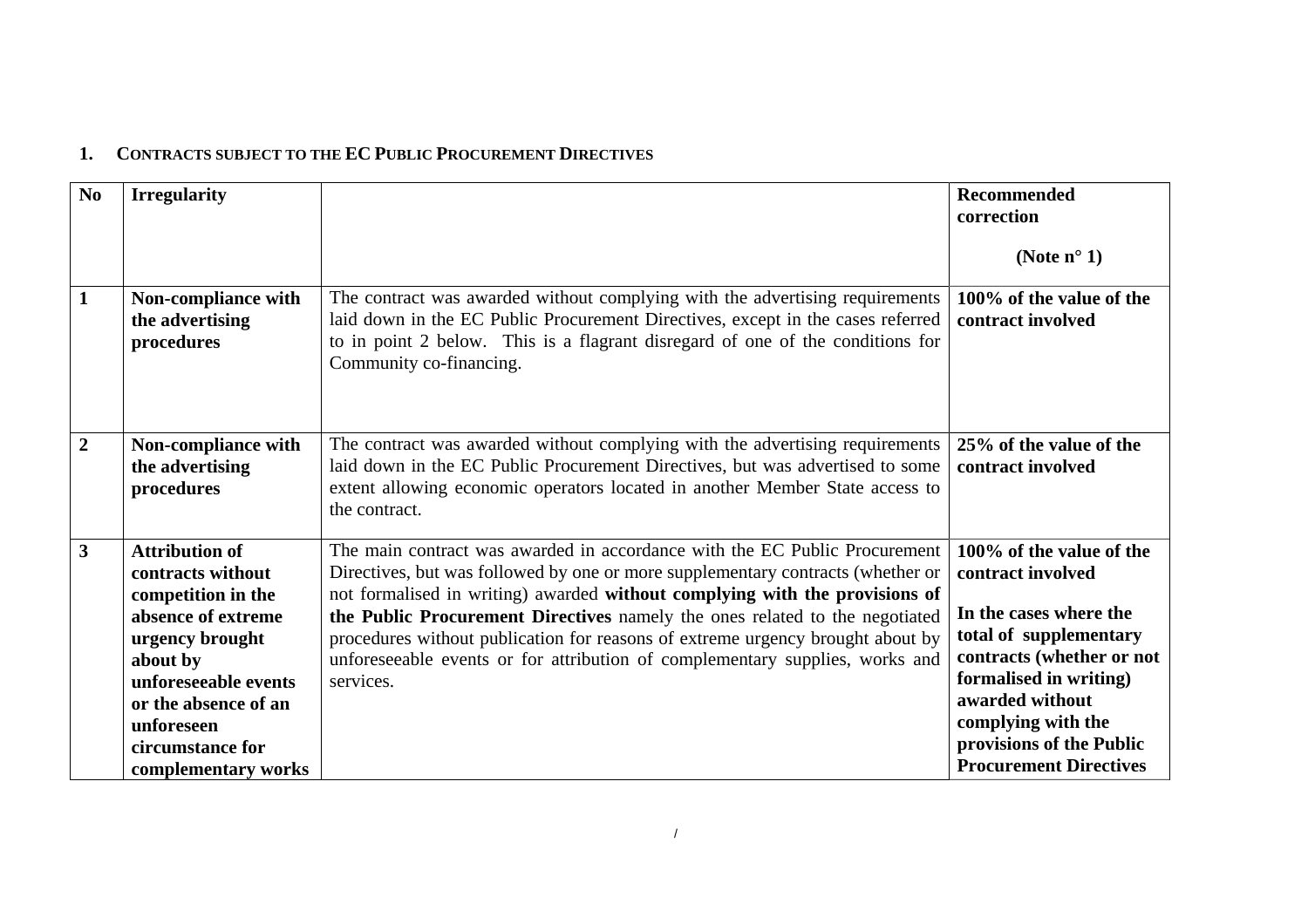|                         | and services or for<br>supplies.<br>(Note $No 2$ )                                                                                                        |                                                                                                                                                                                                                                                                                                                                                                                                                                                                                                                                                                                                                                                                                                                                                                                                  | do not exceed the<br>thresholds of the<br>Directives and the 50%<br>of the value of the<br>original contract the<br>correction may be<br>reduced to 25%. |
|-------------------------|-----------------------------------------------------------------------------------------------------------------------------------------------------------|--------------------------------------------------------------------------------------------------------------------------------------------------------------------------------------------------------------------------------------------------------------------------------------------------------------------------------------------------------------------------------------------------------------------------------------------------------------------------------------------------------------------------------------------------------------------------------------------------------------------------------------------------------------------------------------------------------------------------------------------------------------------------------------------------|----------------------------------------------------------------------------------------------------------------------------------------------------------|
| $\overline{\mathbf{4}}$ | <b>Additional works or</b><br>services exceeding the<br>limit laid down by the<br>Directives provided in<br>unforeseen<br>circumstances<br>(Note $No 2$ ) | The main contract was awarded in accordance with the provisions of the EC<br>Directives, but was followed by one or more supplementary contracts<br>exceeding the value of the original contract by more than 50%.<br>The additional works themselves do not constitute a separate work within the<br>meaning of Article 1(c) of Directive $93/37$ or Article 1(2) (a) and 2(b) of<br>Directive $2004/18$ or a separate service within the meaning of Article 1(a) of<br>Directive $92/50$ or Article 1(2) (a) and 2(d) of Directive 2004/18.<br>In cases where the additional works or services exceed the thresholds of the<br>Directives and constitute a separate work or service, it is necessary to take<br>account of the aggregate value of all the additional works or services for the | 100% of the amount<br>exceeding 50% of the<br>value of the original<br>contract                                                                          |
|                         |                                                                                                                                                           | purposes of the application of the Public Procurement Directives.<br>Where the additional works or services constitute a separate work or service<br>and exceed the thresholds laid down by the Directives, the above mentioned<br>point 1 applies.<br>Where the additional works or services constitute a separate work or service<br>but do not exceed the thresholds laid down by the Directives, point 21 below<br>applies.                                                                                                                                                                                                                                                                                                                                                                  |                                                                                                                                                          |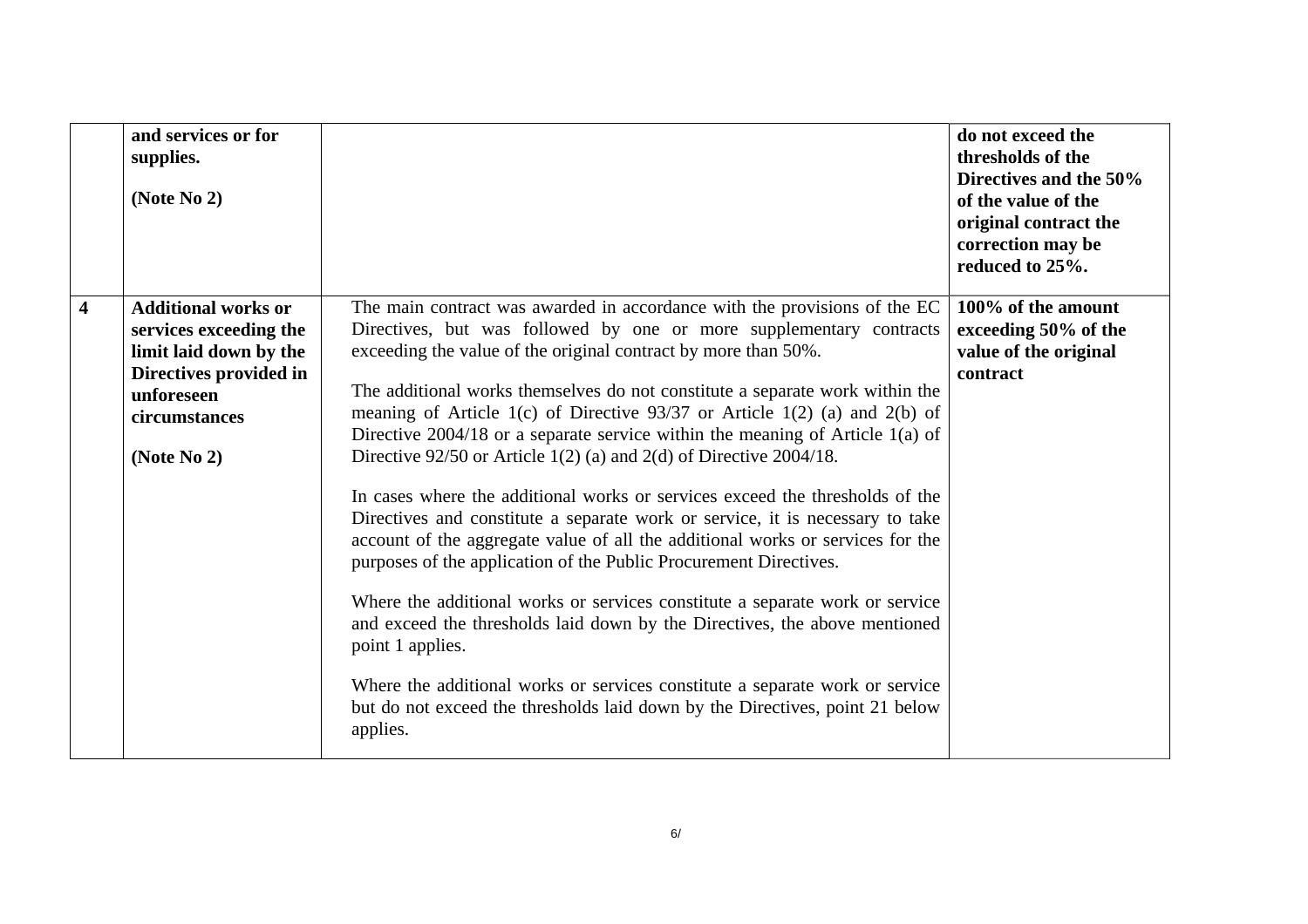| 5 | <b>Failure to state all the</b><br>selection and contract<br>award criteria in the<br>tender documents or<br>tender notice | The contract was awarded in compliance with the advertising rules of the Public<br>Procurement Directives, but the tender documents or tender notice failed to state<br>all the selection and/or award criteria or to describe them sufficiently.                                                                                                                                                                     | 25% of the value of the<br>contract. This amount<br>may be reduced to 10%<br>or 5% depending on<br>seriousness.                                                                                                                   |
|---|----------------------------------------------------------------------------------------------------------------------------|-----------------------------------------------------------------------------------------------------------------------------------------------------------------------------------------------------------------------------------------------------------------------------------------------------------------------------------------------------------------------------------------------------------------------|-----------------------------------------------------------------------------------------------------------------------------------------------------------------------------------------------------------------------------------|
| 6 | <b>Application of</b><br>unlawful contract<br>award criteria                                                               | The contract was awarded applying unlawful contract award criteria (for<br>example, use of a selection criterion for the award of the contract, non-<br>compliance with the criteria stated by the contracting authority in the tender<br>notice or tender documents or incorrect and/or discriminatory application of<br>contract award criteria).                                                                   | 25% of the value of the<br>contract. This amount<br>may be reduced to 10%<br>or 5% depending on<br>seriousness.                                                                                                                   |
| 7 | <b>Unlawful selection</b><br>and/or contract award<br>criteria laid down in<br>the tender procedure                        | Cases in which certain operators have been deterred from bidding on account of<br>unlawful restrictions laid down in the tender notice or tender documents (for<br>example, the obligation to already have an establishment or representative in the<br>country or region, or setting technical standards that are too specific and favour a<br>single operator or the possession of experience in the region, etc.). | 25% of the value of the<br>contract.<br>(A financial correction of<br>100% of the value of the<br>contract may be applied<br>in the most serious cases<br>when there is a deliberate<br>intention to exclude<br>certain bidders.) |
| 8 | <b>Insufficient or</b><br>discriminatory<br>definition of the<br>subject-matter of the<br>contract                         | The description in the tender documents or tender notice is discriminatory or<br>insufficient for bidders to determine the subject-matter of the contract or for the<br>contracting authorities to award the contract.                                                                                                                                                                                                | 25% of the value of the<br>contract. This amount<br>may be reduced to 10%<br>or 5% depending on<br>seriousness.                                                                                                                   |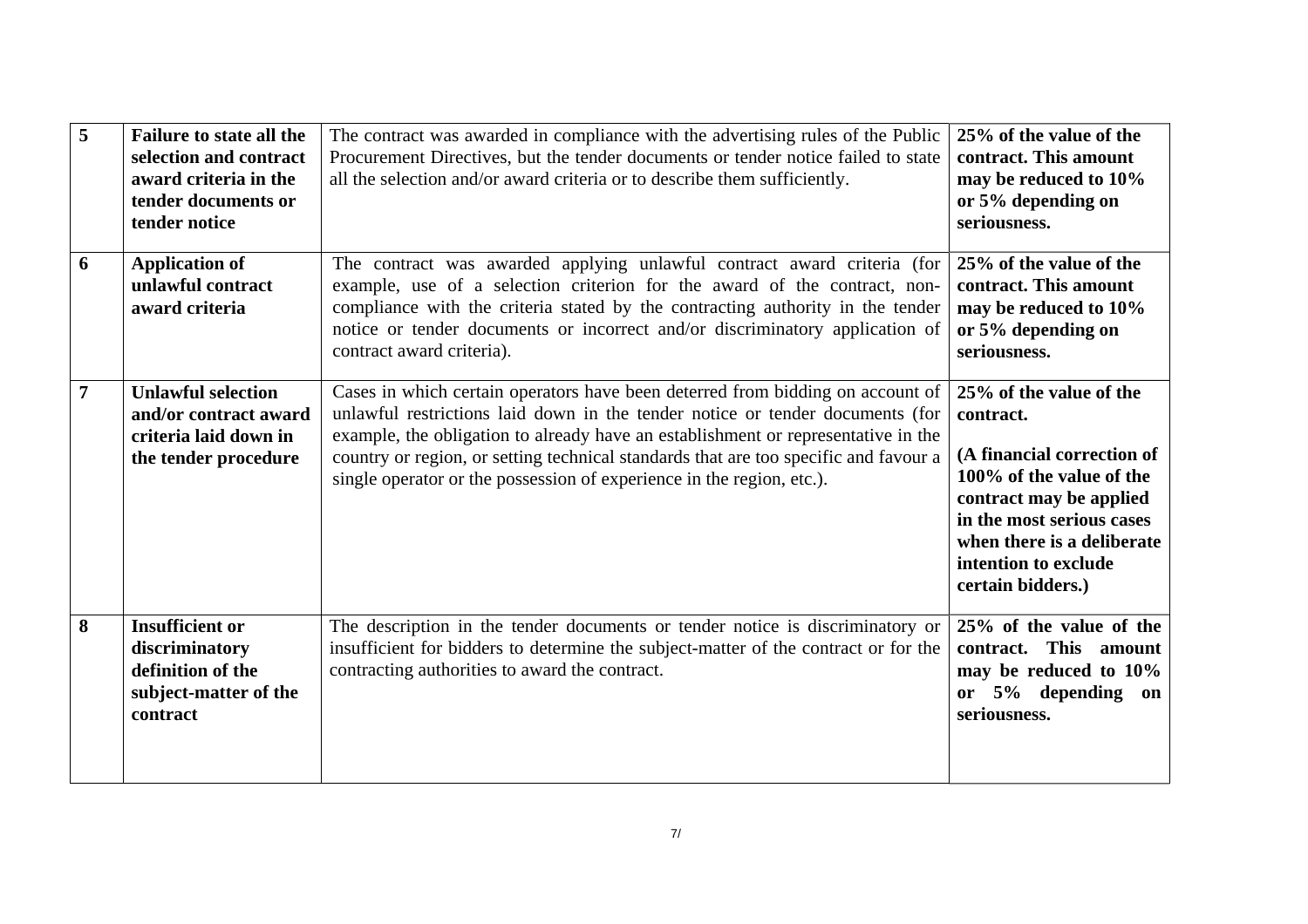| 9         | <b>Negotiation during the</b><br>award procedure                   | The contract was awarded by open or restricted procedure but the contracting<br>authorities negotiated with the bidders during the award procedure, except where<br>the discussions were solely intended to clarify or supplement the content of their<br>bids or specify the obligations of the contracting authorities.                                                 | 25% of the value of the<br>This amount<br>contract.<br>may be reduced to 10%<br>or 5% depending on<br>seriousness.                          |
|-----------|--------------------------------------------------------------------|---------------------------------------------------------------------------------------------------------------------------------------------------------------------------------------------------------------------------------------------------------------------------------------------------------------------------------------------------------------------------|---------------------------------------------------------------------------------------------------------------------------------------------|
| <b>10</b> | <b>Reduction in the scope</b><br>of the contract<br>(Note $No 2$ ) | The contract was awarded in compliance with the Public Procurement<br>Directives, but was followed by a reduction in the scope of the contract without<br>making a proportional reduction in the value of the contract.<br>(This correction applies even in cases where the amount of the reduction is used<br>to carry out other works).                                 | Value of the reduction in<br>the scope<br><b>Plus</b><br>25% of the value of the<br>final scope                                             |
| 11        | <b>Reduction in the scope</b><br>of the contract<br>(Note No 2)    | The contract was awarded in compliance with the Public Procurement<br>Directives, but was followed by a reduction in the scope of the contract with a<br>proportional reduction in the value of the contract already carried out.<br>(This correction applies even in cases where the amount of the reduction is used<br>to carry out irregular supplementary contracts). | 25% of the value of the<br>final scope                                                                                                      |
| 12        | <b>Incorrect application</b><br>of certain ancillary<br>elements   | The contract was awarded in compliance with the provisions of the Public<br>Procurement Directives, but without complying with certain ancillary elements,<br>such as publication of the notice of award of the contract.<br>Note: If this type of irregularity is only of a formal nature without potential financial impact, no<br>correction will be made.             | 2%, 5% or 10% of the<br>value of the contract,<br>according to the<br>seriousness of the<br>irregularity and whether<br>a repeat occurrence |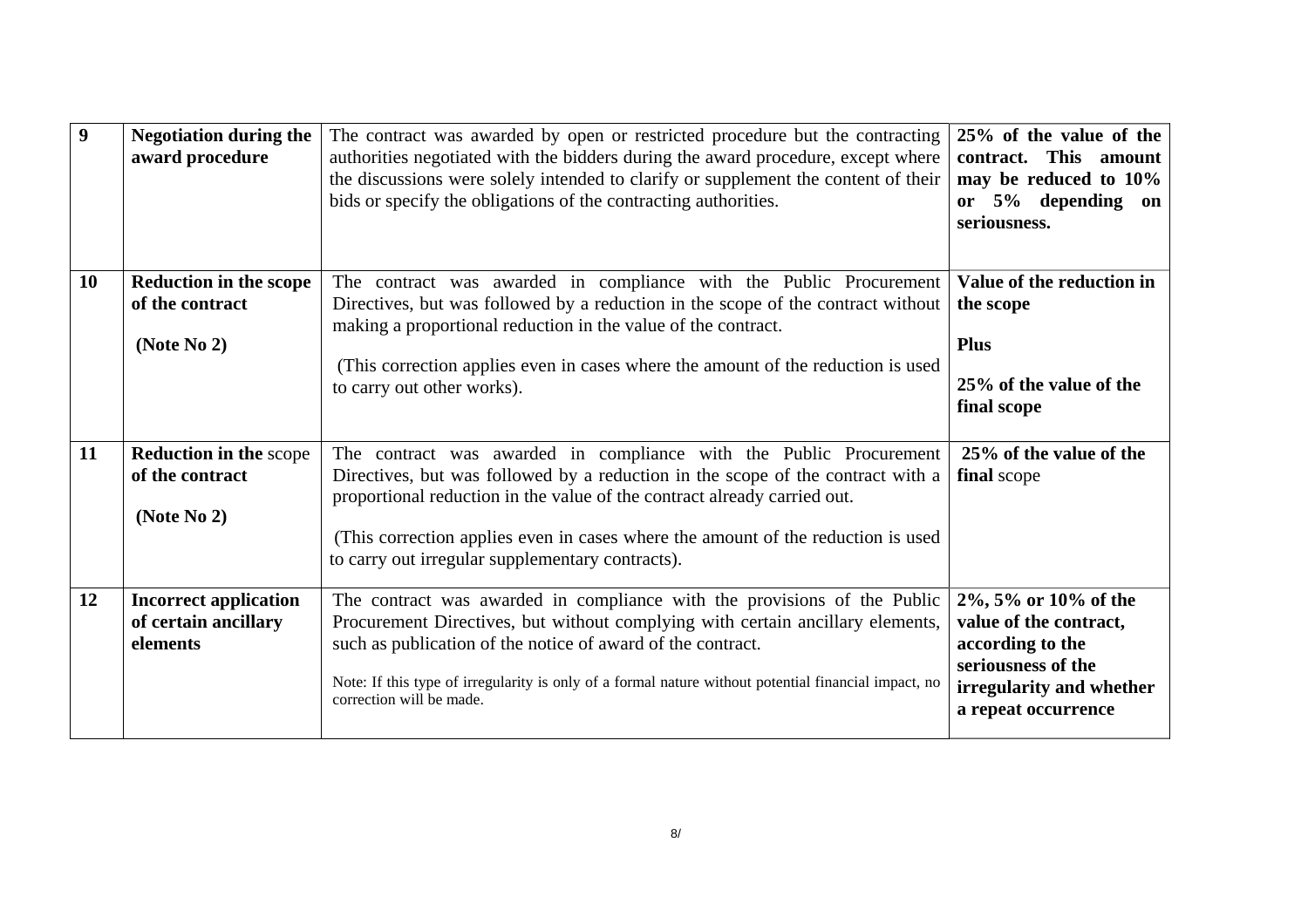**2. CONTRACTS NOT OR NOT FULLY SUBJECT TO THE PUBLIC PROCUREMENT DIRECTIVES (PUBLIC CONTRACTS BELOW THE THRESHOLDS FOR APPLICATION OF THE COMMUNITY DIRECTIVES AND PUBLIC CONTRACTS FOR SERVICES LISTED IN ANNEX I B TO DIRECTIVE 92/50/EEC, ANNEX XVI B TO DIRECTIVE 93/38/EEC, ANNEX II B TO DIRECTIVE 2004/18/EC AND ANNEX XVII B TO DIRECTIVE 2004/17/EC** 

The European Court of Justice (ECJ) has confirmed in its case-law that the rules and the principles of the EC Treaty apply also to contracts outside the scope of the Public Procurement Directives.

Contracting entities from Member States have to comply with the rules and principles of the EC Treaty whenever they conclude public contracts falling into the scope of that Treaty. These principles include the free movement of goods (Article 28 of the EC Treaty), the right of establishment (Article 43), the freedom to provide services (Article 49), non-discrimination and equal treatment, transparency, proportionality and mutual recognition *(Commission interpretative communication n° 2006/C 179/02 on the Community law applicable to contract awards not or not fully subject to the provisions of the Public Procurement Directives).* 

The principles of equal treatment and non-discrimination on grounds of nationality imply an obligation of transparency which, according to the ECJ case-law, "consists in ensuring, for the benefit of any potential tenderer, a degree of advertising sufficient to enable the services market to be opened up to competition and the impartiality of the procedures to be reviewed" *(Commission interpretative communication n° 2006/C 179/02 on the Community law applicable to contract awards not or not fully subject to the provisions of the Public Procurement Directives).*

The lack of conformity with these rules and principles represents risks for the Community funds. Consequently, financial corrections should be applied to the irregularities detected in the contracts that do not conform or conform partially to the Community Directives. The rates to be applied depending on the type of irregularity are the following: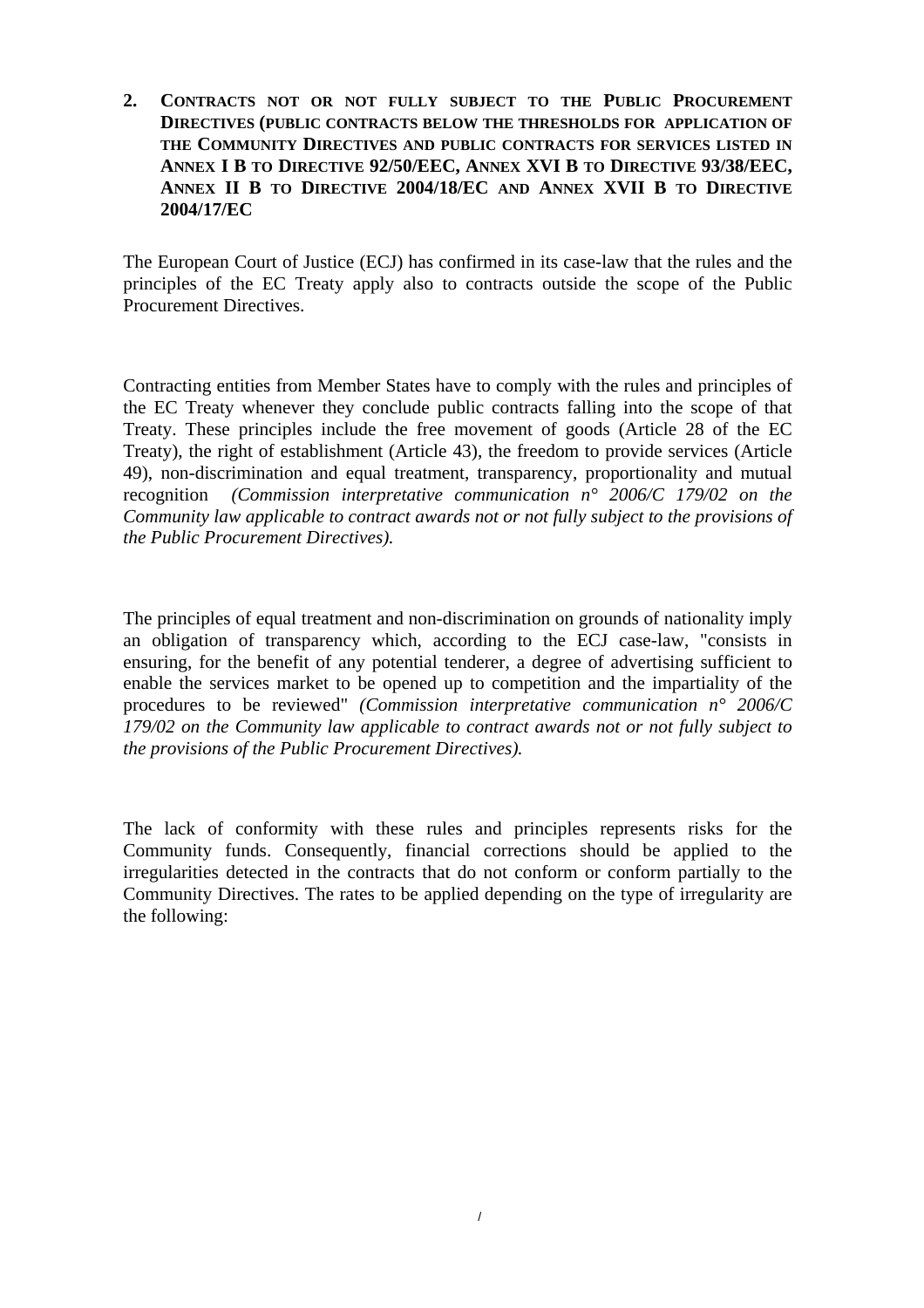| N <sub>0</sub> | <b>Irregularity</b>                                                                                                                                                                                                                                        |                                                                                                                                                                                                                                                                                                                                                                                                             | Recommended<br>correction                                                                                |
|----------------|------------------------------------------------------------------------------------------------------------------------------------------------------------------------------------------------------------------------------------------------------------|-------------------------------------------------------------------------------------------------------------------------------------------------------------------------------------------------------------------------------------------------------------------------------------------------------------------------------------------------------------------------------------------------------------|----------------------------------------------------------------------------------------------------------|
| 21             | Non-compliance with<br>the requirement of an<br>adequate degree of<br>advertising and<br>transparency<br>(Note $No 3$ )                                                                                                                                    | Contract awarded without adequate competitive tendering, involving non-<br>compliance with the principle of transparency                                                                                                                                                                                                                                                                                    | 25% of the value of the<br>contract                                                                      |
| 22             | <b>Attribution of</b><br>contracts without<br>competition in the<br>absence of extreme<br>urgency brought<br>about by<br>unforeseeable events<br>or for complementary<br>works and services<br>brought about<br>unforeseen<br>circumstance. (Note<br>No 2) | The main contract was awarded after adequate competitive tendering, but was<br>followed by one or more supplementary contracts (whether or not formalised in<br>writing) awarded without adequate competition in the absence of reasons of<br>extreme urgency brought about by unforeseeable events or (for contracts of<br>works and services) in the absence of unforeseen circumstances justifying them. | 25% of the value of the<br>contract(s) attributed<br>without adequate<br>competition.                    |
| 23             | <b>Application of</b><br>unlawful selection<br>and/or contract award<br>criteria                                                                                                                                                                           | Application of unlawful criteria which deter certain bidders on account of<br>unlawful restrictions laid down in the tender procedure (for example, the<br>obligation to have an establishment or representative in the country or region or<br>the setting of technical standards that are too specific and favour a single<br>operator).                                                                  | 10% of the value of the<br>contract. This amount<br>may be reduced to 5%<br>depending on<br>seriousness. |